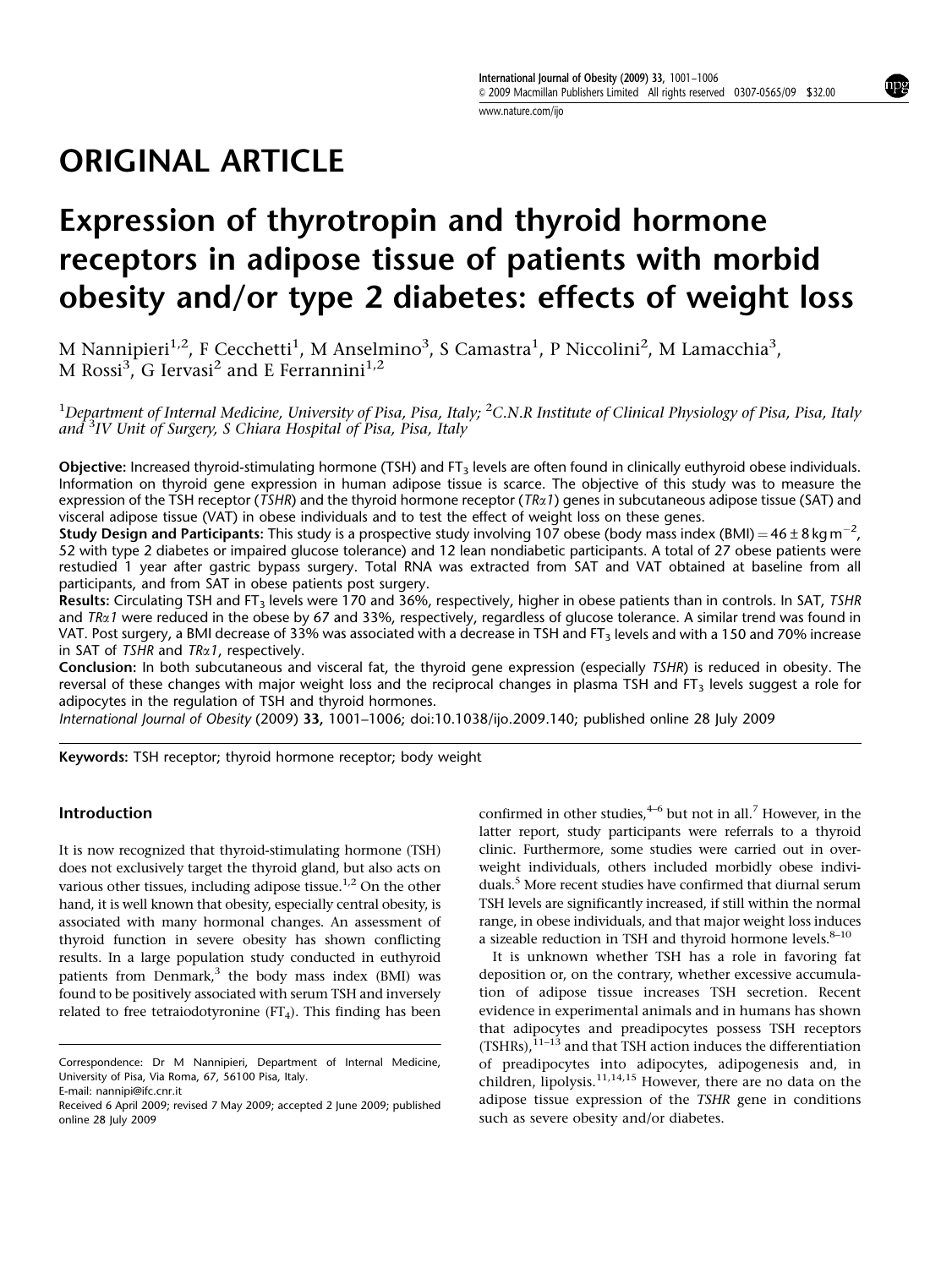Therefore this study was undertaken (1) to assess the separate role of obesity and type 2 diabetes (T2DM ) in the expression of the thyrotropin receptor (TSHR) and thyroid hormone receptor ( $\alpha$ 1 subunit, TR $\alpha$ 1) genes in visceral adipose tissue (VAT) and in subcutaneous adipose tissue (SAT) and (2) to explore the role of metabolic state and weight loss on receptor expression.

## Methods

### Participants and study design

The baseline study involved 107 severely obese participants undergoing gastric bypass surgery; 12 non-obese participants undergoing elective abdominal surgery (cholecystectomy) served as the control group. One year after bariatric surgery, 27 patients (14 with normal glucose tolerance (NGT) and 13 with T2DM at baseline) were restudied.

All participants provided informed, written consent, and the protocol was approved by the local Ethics Committee. The obese participants were subgrouped according to their glucose tolerance status (as determined by a standard 75-g oral glucose tolerance test (OGTT) or a previous diagnosis of T2DM): 55 participants had NGT (Ob-NGT), 20 had IGT, that is, impaired glucose tolerance, (Ob-IGT) and 32 had T2DM (Ob-T2DM). All patients were asked to attend our Unit for the metabolic study 2 weeks before surgery; they were also instructed not to exercise for 48 h before the metabolic study or surgery. For the metabolic study, all patients were examined in the morning after an overnight (12–14 h) fast. Peripheral blood samples were obtained for the determination of the lipid profile, plasma glucose, insulin, TSH,  $FT<sub>3</sub>$ and  $FT_4$  concentrations. A 75-g OGTT was then performed, with sampling done for every 15 min within the first hour and thereafter for every 30 min for the following 2 h, for measuring levels of plasma glucose and insulin. IGT and diabetes were classified according to the American Diabetes Association (ADA) criteria<sup>16</sup> Diabetic patients who were not taking insulin were considered to have T2DM; insulin-taking diabetic patients whose age at the time of onset was  $\geq 40$ years or whose BMI was  $>$  30 kg m $^{-2}$  were also considered to have T2DM. The remaining insulin-taking diabetic patients were considered to have type 1 diabetes or to be unclassifiable, and were excluded from the study.

Anthropometric measurements, height, weight, waist and hip circumferences, as well as systolic and diastolic blood pressure levels were measured as described elsewhere.<sup>17</sup> BMI was calculated as weight divided by height squared, and used as an index of overall adiposity. Patients with a history of binge eating, over consumption of alcohol, smoking, endstage renal disease, cardiac failure, hepatitis B virus or hepatitis C virus chronic hepatitis, thyroid diseases (hypothyroidism or hyperthyroidism, goiter, etc) or receiving thyroid supplementation were excluded from the study.

Plasma glucose concentration was measured on a Beckman Glucose Analyzer 2 (Beckman, Fullerton, CA, USA). Fasting concentrations of serum total cholesterol low-density lipoprotein cholesterol, high-density lipoprotein cholesterol and triglycerides were determined as described elsewhere (Synchron CX4, Beckman Instruments, Inc., Brea, CA, USA). Plasma insulin was measured using a radioimmumoassay (Linco Research, St Charles, MO, USA), and TSH,  $FT<sub>3</sub>$  and  $FT<sub>4</sub>$ levels were measured using a fully automated immunoenzymometric assay (AIA 600 System, TOSOH Corporation, Tokyo, Japan).

## Adipose tissue biopsy samples

At baseline, adipose tissue specimens obtained from subcutaneous (SAT) and visceral (VAT) fat depots (2–3 g) were collected during abdominal surgery in RNA-Later (Ambion Inc., Applied Biosystems, Austin, TX, USA), and stored at  $-20$  °C for total RNA extraction. At the follow-up study, a 600-mg adipose tissue specimen was obtained from SAT in a subgroup of 14 Ob-NGT and 13 Ob-T2DM during abdominal remodeling surgery.

## Adipocyte isolation

Mature adipocytes were isolated as described by Grohmann et  $al.^{18}$  The adipose tissue was washed thrice in Hank's balanced salt solution, cut into 1-mm<sup>3</sup> slices and digested with 3 ml of  $4 \,\rm{mg}\,ml^{-1}$  type II collagenase in Hank's balanced salt solution for 60 min at 37 °C. Fragments of the tissue still remaining after this treatment were removed with forceps. The mature adipocytes were separated from the stromal fraction by centrifugation at  $90 \times g$  for 3 min and were carefully transferred into a sterile Eppendorf tube (Eppendorf, Hamburg, Germany).

#### Total RNA isolation and cDNA preparation

Total RNA was isolated using a mixed protocol: Trizol and RNeasy Midi Kit (Qiagen, Hilden, Germany) to obtain a larger amount of purified RNA that was quantified by measuring absorbance at 260 and 280 nm. RNA integrity was then checked by visual inspection of the two ribosomal RNAs, 18S and 28S, on 1% agarose gel. The average yields of total RNA were  $10 \pm 1 \mu g g^{-1}$  of the adipose tissue. The isolated RNA was stored at  $-80^{\circ}$ C until quantification of the target mRNAs. For first-strand cDNA synthesis,  $1 \mu$ g of total RNA was reverse-transcribed in 20-µl volume using random hexamers as primers, according to the manufacturer's instructions (First strand cDNA Synthesis Kit for reverse transcription (RT)-PCR, AMV, Roche, Indianapolis, IN, USA).

#### Relative quantification of TSHR; TRa1 gene expression

The relative quantification of mRNAs was performed by real-time PCR using a Light-Cycler instrument (Roche Diagnostics, Mannheim, Germany). Gene-specific primers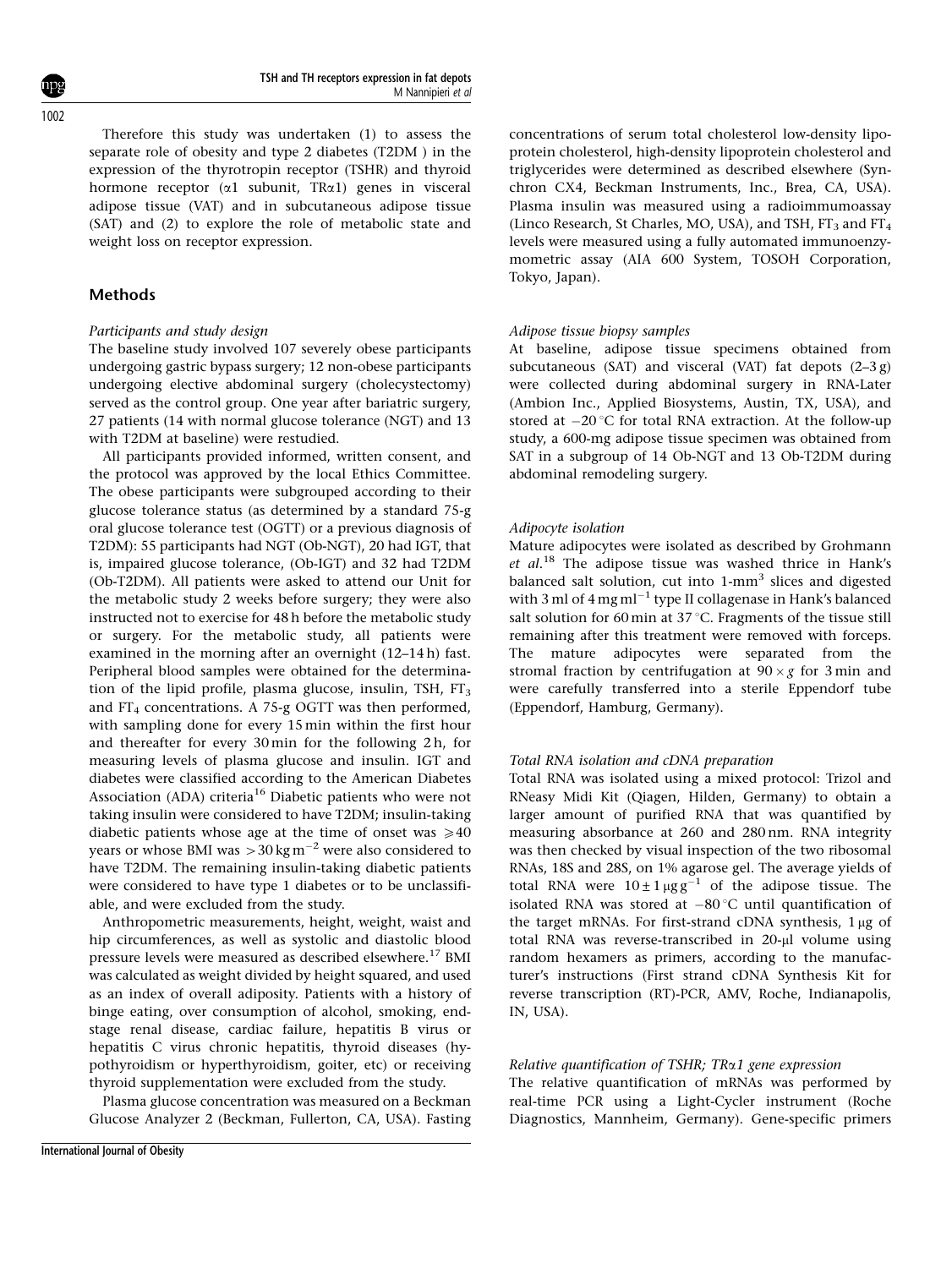for the target genes (TSHR: forward 5'-AGCCACTG CTGTGCTTTTAAG-3' and reverse 5'CCAAAACCAATGAT-C TCATCC-3', 260 bp; TRa1: forward 5'-GGTGCTGCATGGAG ATCATG-3' and reverse 5'-GGAATGTTGTGTTTGCGGTG-3', 325 bp; and the reference gene, hypoxantine-phosphorybosyl-transferase (HPRT): forward 5'-TGCTGACCTGCTGGATT-ACAT-3' and reverse 5'TTGCGACCTTG-ACCATCTTT-3', 260 bp) were designed in our laboratory. HPRT mRNA was used for sample normalization. A volume of  $1 \mu$ l of cDNA was increased to a final volume of  $20 \mu l$  in a glass capillary containing  $1 \times$  Light-Cycler-FastStar DNA Master SYBR Green I mix (Roche Diagnostics),  $4.5$  mM MgCl<sub>2</sub> and  $0.3 \mu$ M of primers (Proligo, Paris, France) for TSHR, TRalfa1, respectively, and  $0.5 \mu$ M for HPRT. PCR was performed with 10 min of initial denaturation and then 40 cycles with 10 s at 95 °C (denaturation), 7s at 58 °C (annealing) and 13s at 72 °C (extension). The last cycle was performed at  $40$  °C for 15 s. Fluorescent data were acquired at the end of each extension phase. After amplification, a melting curve analysis from 65 and 95 °C with a heating rate of 0.1 °C s $^{-1}$ with a continuous fluorescence acquisition was constructed. To construct standard curves for each gene, total RNA from six control individuals (SAT and VAT) were pooled. In brief, after RNA reverse transcription of the pool sample, the cDNA was diluted into a three-fold serial dilution (1:3–1:27) and both genes (target and reference) were amplified in triplicate. The standard curve was used to assess PCR efficiency. Standard curves were accepted only if the slope for each gene was approximately  $-3$  with an r-value  $>$  0.98. Each cDNA was quantified in triplicate. For the relative quantification of samples, the 'Light-Cycler Relative Quantification Software' (Roche Diagnostics, Roche Applied Science, Mannheim, Germany) was used. Results were expressed as the target–reference ratio of each sample, normalized by the target–reference ratio of the calibrator. The calibrator used for each quantification was the sample with a dilution of  $10^{-3}$  used in the standard curve. In the present data, the coefficient of variation in measurements for the target gene in each sample was  $<$  10%.

We used HPRT as the reference gene because its expression was found to be relatively stable in different adipose tissue depots and showed no systematic differences between cases and controls. The mean  $C_t$  ( $\pm$  s.d.) of HPRT was 25.72 $\pm$ 1.42 in obese patients compared with  $25.63 \pm 1.95$  in the control group for SAT, and  $25.19 \pm 1.24$  in obese patients compared with  $25.47 \pm 1.73$  in the control group for VAT.

#### Protein isolation and western blot analysis for TSHR

Adipose tissue biopsy samples (500–800 mg) were collected from six control and six obese individuals and immediately homogenized in complete Ripa lysis buffer  $1 \times (1\%$  Nonidet P-40, 0.5% sodium deoxycholate, 0.1% SDS, 0.004 % sodium azide (sc-24948, Santa Cruz Biotechnology, Inc., Heidelberg, Germany) using a Tissue lyser (Qiagen). The homogenate was centrifuged at  $500 \times g$  for 15 min and the infranatant

removed and stored at  $-80^{\circ}$ C. All steps were performed at 4 1C to minimize the risk of proteolysis. The protein assay in each sample was determined using a kit of reagents from Bio-Rad (Hercules, CA, USA). The fifth microgram per lane of total protein was then loaded onto polyacrylamide gels and separated by standard SDS-PAGE (SDS-polyacrylamide gel electrophoresis). Thereafter, the proteins were electrophoretically transferred into the nitrocellulose membrane (Bio-Rad). The blot was blocked overnight in 5% non-fat dried milk at 4 1C in phosphate-buffered solution-T (0.1% Tween-20 in phosphate-buffered solution) and then incubated for 2 h with primary monoclonal antibody against TSHRs (1:500, ab2812, Abcam Inc., Cambridge, MA, USA).

The secondary antibody conjugated to horseradish peroxidase was added at a dilution of 1:3000 (Santa Cruz). Antigen– antibody complexes were detected by chemiluminescence using a kit of enhanced chemoluminescence (ECL) reagents (Pierce, Pittsburg, PA, USA) and blots exposed to CL-XPosure films (Pierce). Films were scanned and the optical density of each specific band was analyzed using the Scion image software (Scion Corporation, Frederick, MD, USA).

#### Statistical analysis

Results are expressed as mean  $\pm$  s.d. or median [interquartile range], for variables with normal or non-normal distribution, respectively. Group differences were compared by the  $\chi^2$  test for categorical variables and by the Kruskall–Wallis test for continuous variables. Analysis for repeated measures was carried out by ANOVA (analysis of variance) for repeated measures. Paired data were compared by the Wilcoxon signed rank test. Univariate associations were tested with Spearman's coefficient, rho. Multivariate analysis was carried out using general linear models, including both continuous and categorical variables (gender, presence of obesity and presence of diabetes); results are determined as the standardized regression coefficient  $(sd.r)$ . For multivariate analysis, variables with non-normal distribution were log-transformed.

## Results

### Baseline study

The clinical characteristics of the study population are reported in Table 1. The three obese groups generally had similar clinical phenotypes, but blood pressure, serum triglycerides, fasting and 2-h plasma glucose levels, as well as fasting plasma insulin concentrations were higher in patients with T2DM than in NGT patients, whereas IGT patients showed intermediate values. Type 2 diabetic patients were on the following treatment: 67% with metformin and 33% with sulfonylureas; one-third of obese patients, 70% of whom had T2DM, were on antihypertensive treatment (angiotensin-converting enzyme inhibitors, calcium-channel blockers, b-blockers and diuretics).

International Journal of Obesity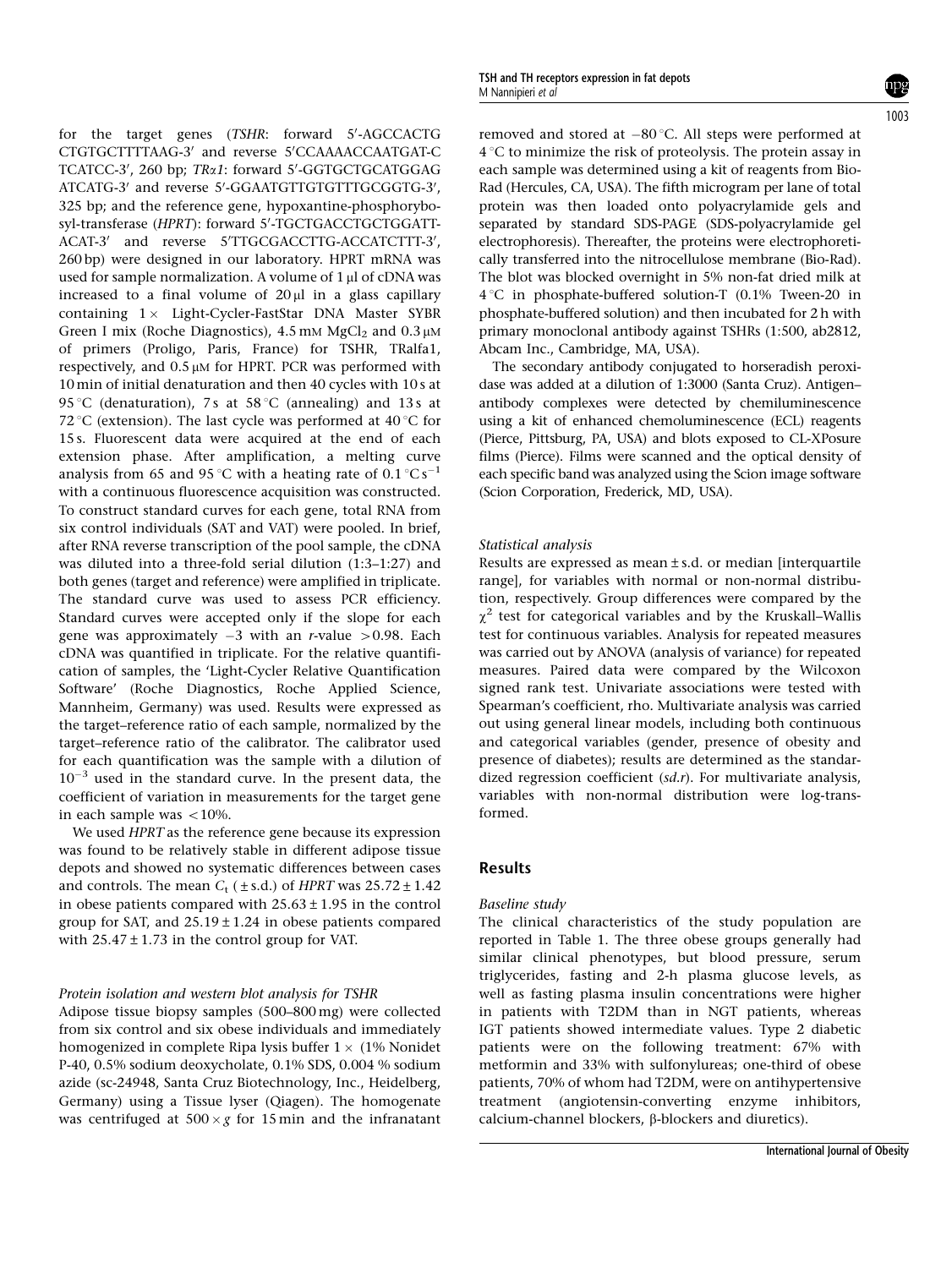1004

Table 1 Baseline clinical and metabolic characteristics

| Obese-NGT                               | Obese-IGT        | Obese-T2DM      | Controls         | P-value        |
|-----------------------------------------|------------------|-----------------|------------------|----------------|
| Subjects (n)                            | 55               | 20              | 32               | 12             |
| Sex $(F/M)^*$                           | 49/6             | 14/6            | 23/9             | 8/4            |
| Age (years)*                            | $40 \pm 11$      | $39 \pm 10$     | $48 \pm 8$       | $45 \pm 10$    |
| BMI (kg m <sup><math>-2</math></sup> )* | $47.4 \pm 9.7$   | $46.9 \pm 7.1$  | $45.4 \pm 6.4$   | $23.6 \pm 3.0$ |
| Waist girth (cm)*                       | $124.2 \pm 15.0$ | $132.1 \pm 9.9$ | $130.0 \pm 15.1$ | $84.6 \pm 8.2$ |
| SBP (mm Hg)*                            | $126 \pm 15$     | $126 \pm 17$    | $139 \pm 14$     | $123 \pm 10$   |
| DBP (mm Hg) $*$                         | $77 \pm 11$      | $80 \pm 11$     | $86 \pm 9$       | $77 + 7$       |
| TG (mg per $100$ ml)*                   | 112 [44]         | 135 [90]        | 186 [153]        | 121 [11]       |
| T-chol. (mg per 100 ml)                 | $195 \pm 33$     | $207 \pm 56$    | $215 \pm 52$     | $192 \pm 6$    |
| HDL-chol. (mg per 100 ml)               | $49 \pm 10$      | $43 \pm 11$     | $45 \pm 12$      | $47 \pm 2$     |
| FPG (mg per $100$ ml)*                  | 88 [11]          | 97 [16]         | 153 [40]         | 88 [14]        |
| 2-h PG (mg per $100$ ml)*               | 112 [27]         | 166 [18]        | 243 [23]         | 113 [11]       |
| FPI $(uU \text{ ml}^{-1})^*$            | 16.8 [12]        | 15.4 [16]       | 20.7 [25]        | $7.7$ [4]      |
| 2-h PI ( $\mu$ U ml $-1$ )              | 64 [79]          | 100 [63]        | 94 [115]         | 73 [42]        |
| TSH $(\mu U Im l^{-1})^*$               | $1.49$ [1.46]    | $1.43$ [1.78]   | 2.00 [1.54]      | $0.80$ [0.32]  |
| $FT_3$ (pq m $I^{-1}$ )*                | $3.7$ [1.5]      | $3.8$ [1.0]     | $3.5$ [0.9]      | $2.7$ [0.5]    |
| $FT_4$ (pg m $I^{-1}$ )*                | 10.2 [2.6]       | 9.6 [4.7]       | $10.7$ [4.3]     | $12.5$ [4.2]   |
| $FT_4/FT3$                              | 2.76             | 2.52            | 3.10             | 4.63           |

Abbreviations: BMI, body mass index; DBP, diastolic blood pressure; F, female; FGP, fasting plasma glucose; FPI, fasting plasma insulin; FT3, free threeiodothyronine; FT<sub>4</sub>, free tetraiodotyronine; HDL-chol., high-density lipoproteincholesterol; M, male; PG, plasma glucose; PI, plasma insulin; SBP, systolic blood pressure; T-chol., T-cholesterol; TG, triglyceride; TSH, thyroid-stimulating hormone. \* $P \le 0.05$  by Kruskall–Wallis test. Data are expressed as mean  $\pm$  s.d. or median [interquartile range].

Table 2 TSHR and thyroid hormone receptor  $(TR\alpha 1)$  gene expression, in subcutaneous (SAT) and visceral adipose tissues (VAT)<sup>a</sup>

| Subjects (n)            | Obese-NGT<br>55             | Obese-IGT<br>20 | Obese-T2DM<br>32 | Controls<br>12 | P-value |
|-------------------------|-----------------------------|-----------------|------------------|----------------|---------|
|                         | Subcutaneous adipose tissue |                 |                  |                |         |
| <b>TSHR</b>             | 0.22(0.28)                  | 0.22(0.32)      | 0.16(0.25)       | 0.63(0.41)     | 0.005   |
| $TR \alpha 1$           | 0.67(0.46)                  | 0.80(0.43)      | 0.79(0.36)       | 1.09(0.65)     | 0.07    |
| Visceral adipose tissue |                             |                 |                  |                |         |
| <b>TSHR</b>             | 0.23(0.24)                  | 0.18(0.14)      | 0.17(0.16)       | 0.36(0.40)     | 0.006   |
| $TR\alpha$ 1            | 0.48(0.26)                  | 0.49(0.28)      | 0.43(0.34)       | 0.59(0.18)     | 0.15    |

Abbreviations: HPRT, hypoxantine-phosphorybosyl-transferase; IGT, impaired glucose tolerance; NGT, normal glucose tolerance; TSHR, thyroid-stimulating hormone receptor; T2DM, type 2 diabetes. <sup>a</sup>Gene expression data are given as ratio of target gene to reference gene (HPRT). P-values are obtained by Kruskal–Wallis.

Plasma TSH and  $FT_3$  concentrations were significantly higher in association with obesity (by  $1.3\,\mathrm{\upmu U}$ I ml $^{-1}$  and  $0.8\,\mathrm{pg\,ml}^{-1}$  on average,  $P < 0.001$  and  $P = 0.01$ , respectively), whereas FT<sub>4</sub> concentrations were significantly lower (by  $2.3 \text{ ng ml}^{-1}$ ,  $P = 0.02$ ), with no independent effect of diabetes (Table 1). In a multiple regression analysis, a positive correlation was found between plasma TSH and BMI ( $sd.r = 0.32$ ,  $P = 0.001$ ) after adjusting for sex, age and fasting plasma glucose.

In the entire dataset, TSHR expression was higher in SAT than in VAT ( $P = 0.01$ ) (Table 2) as was its protein expression on western blot  $(1.70 \pm 0.7 \text{ vs } 1.4 \pm 0.6, P < 0.05)$  (Figure 1). Similarly,  $TR\alpha1$  expression was higher in SAT than in VAT  $(0.70 \, [0.47] \, \text{vs } 0.48 \, [0.29], \, P < 0.0001).$ 

In SAT, the expression of TSHR was depressed markedly, and the  $TR\alpha1$  expression tended to be lower, in association with obesity, with no separate effect of diabetes (Table 2).



Figure 1 (a) Thyroid-stimulating hormone receptor (TSHR) and beta-actin protein expression by western blot analysis. Lane 1, subcutaneous adipose tissue (SAT) of a control subject; lane 2, SAT of an obese subject; lane 3, visceral adipose tissue VAT of a control subject; lane 4, VAT of an obese subject. (b) Mean  $\pm$  s.d. TSHR protein expression (ratio between TSHR and  $\beta$ actin) in SAT and VAT from six control subjects and 6 obese patients (Ob).

The protein expression of TSHR was also significantly lower in obese than in control individuals (Figure 1). Within this depot, expression levels of TSHR and  $T R \alpha 1$  were positively interrelated. In VAT, the TSHR expression was significantly lower in association with obesity, as confirmed by protein expression (Figure 1), whereas  $TR\alpha1$  expression did not differ among groups (Table 2).

In a univariate analysis of the entire dataset, TSHR and  $TR\alpha1$ expressions in VAT were each reciprocally related to BMI (with rho values of  $-0.28$  and  $-0.21$ , respectively,  $P \le 0.02$ ). Similarly, in SAT, expression levels were inversely related to BMI (with rho values of  $-0.20$  and  $-0.32$ , respectively,  $P \le 0.04$ ). In multivariate models adjusting for sex, age and fasting plasma glucose, TSHR and  $TR\alpha1$  expressions remained significantly associated with BMI in an inverse manner both in SAT and in VAT (with *sd.rs* ranging from  $-0.18$  to  $-0.28$ ).

#### Follow-up study

For the 27 obese patients who underwent gastric bypass surgery (14 with NGT and 13 with diabetes at baseline), the clinical characteristics at baseline and 1 year after surgery are reported in Table 3. For an average 32% decrease in BMI, all clinical and metabolic parameters were significantly improved, the changes in  $HbA_{1c}$  (hemoglobin A1c) and fasting glucose concentrations being more pronounced in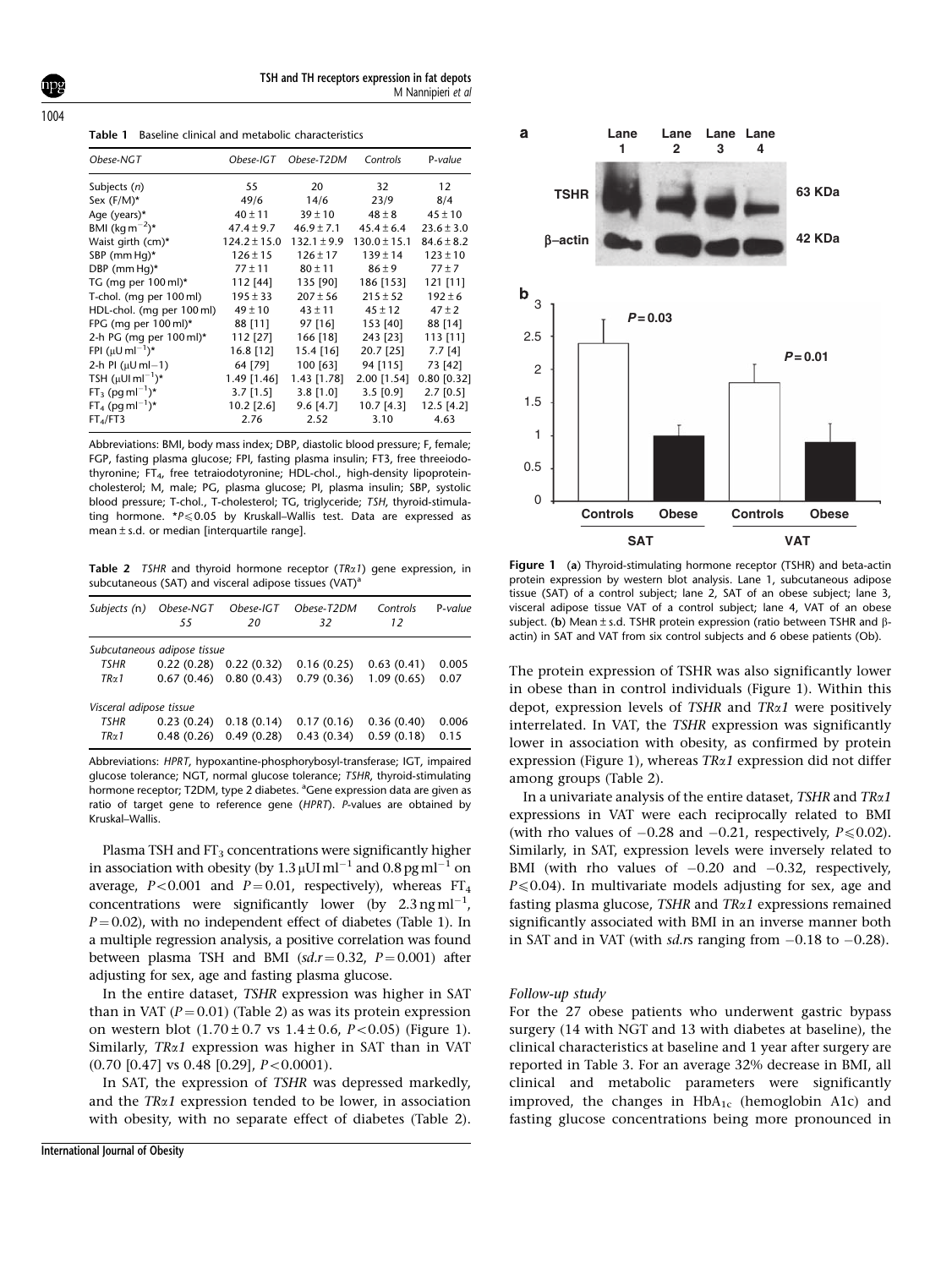Table 3 Clinical and metabolic characteristics after 1-year of follow-up

|                                 | NGT            |                | T <sub>2</sub> DM |                |
|---------------------------------|----------------|----------------|-------------------|----------------|
|                                 | Pre            | Post           | Pre               | Post           |
| Subjects                        | 14             | 14             | 13                | 13             |
| Sex (F/M)                       | 14/0           | --             | 7/6               |                |
| Age (years)                     | $40 \pm 8$     |                | $47 \pm 5$        |                |
| BMI $(\text{kg m}^{-2})^*$      | $46.4 \pm 6.3$ | $30.6 \pm 5.1$ | $44.9 \pm 4.6$    | $30.7 \pm 5.0$ |
| SBP (mm Hg)*                    | $136 \pm 23$   | $121 \pm 5$    | $148 \pm 11$      | $128 \pm 7$    |
| DBP (mm Hq) $*$                 | $82 \pm 17$    | $75 \pm 6$     | $91 \pm 5$        | $81 \pm 5$     |
| TG (mg per $100$ ml)*           | 97 [18]        | 62 [35]        | 142 [97]          | 80 [88]        |
| T-chol. (mg per $100$ ml)*      | $198 \pm 43$   | $174 \pm 31$   | $236 \pm 31$      | $186 \pm 35$   |
| HDL-chol. (mg per 100 ml)*      | $50 \pm 19$    | $58 \pm 19$    | $43 \pm 8$        | $50 \pm 12$    |
| FPG (mg per 100 ml)*            | 90 [18]        | 86 [7]         | 133 [45]          | 86 [22]        |
| FPI $(\mu U \text{ ml}^{-1})^*$ | $21$ [23]      | 11 [4]         | $23$ [16]         | 10[9]          |
| $HbA_{1c}$ (%)*                 | $5.2$ [0.6]    | $5.1$ [0.2]    | $6.0$ [1.7]       | 5.7 [0.7]      |
| TSH $(\mu U \text{ ml}^{-1})^*$ | $1.4$ [0.7]    | $1.1$ [1.0]    | $2.0$ [0.9]       | $0.9$ [1.0]    |
| $FT_3$ (pg m $I^{-1}$ )*        | $2.9$ [0.6]    | $2.5$ [0.3]    | $2.8$ [1.0]       | $2.6$ [0.3]    |
| $FT_4$ (pg m $I^{-1}$ )*        | 10.9 [4.0]     | 14.5 [6.9]     | $10.3$ [3.9]      | 12.6 [4.5]     |

Abbreviations: ANOVA, analysis of variance; BMI, body mass index; DBP, diastolic blood pressure; F, female; FGP, fasting plasma glucose; FPI, fasting plasma insulin; FT3, free threeiodothyronine; FT<sub>4</sub>, free tetraiodotyronine; HDL-chol., high-density lipoprotein-cholesterol; M, male; NGT, normal glucose tolerance; PG, plasma glucose; PI, plasma insulin; SBP, systolic blood pressure; T-chol., T-cholesterol; TG, triglyceride; TSH, thyroid-stimulating hormone; T2DM, type 2 diabetes. \* $P \le 0.05$  for the time factor by repeated measures ANOVA.

Table 4  $TSHR$  and thyroid hormone receptors (TR $\alpha$ 1) gene expression, in subcutaneous adipose tissue (SAT) after 1-year follow-up<sup>a</sup>

|                             | Ohese-NGT<br>Pre | Post      | Pre       | Obese-NGT Obese-T2DM Obese-T2DM P-value<br>Post |        |
|-----------------------------|------------------|-----------|-----------|-------------------------------------------------|--------|
| Subjects (n)                | 14               | 14        | 13        | 13                                              |        |
| Subcutaneous adipose tissue |                  |           |           |                                                 |        |
| <b>TSHR</b>                 | 0.22(0.3)        | 0.35(0.6) | 0.10(0.4) | 0.46(0.8)                                       | 0.01   |
| $TR \alpha 1$               | 0.78(0.3)        | 1.21(0.6) | 0.69(0.9) | 1.33(0.4)                                       | 0.0003 |

Abbreviations: ANOVA, analysis of variance; HPRT, hypoxantine-phosphorybosyl-transferase; NGT, normal glucose tolerance; TSHR, thyroid-stimulating hormone receptor; T2DM, type 2 diabetes. <sup>a</sup>Gene expression data are given as ratio of target gene to reference gene (HPRT). P-values are obtained by ANOVA for repeated measures.

diabetic than in NGT patients. Plasma TSH and  $FT<sub>3</sub>$ concentrations decreased in both groups post surgery, whereas  $FT_4$  concentrations increased (Table 3). In SAT, the expression of TSHR and  $TR\alpha1$  each was increased significantly regardless of glucose tolerance status (Table 4).

## **Discussion**

The major findings of this study are that: (1) the expression levels of TSHR and  $TR\alpha1$  are higher in SAT than in VAT; (2) in both adipose tissue depots, TSHR-and, marginally,  $TR\alpha1$ —is reduced in obesity (and in proportion to the degree of obesity) regardless of the glucose tolerance status; (3) serum TSH and  $FT_3$  concentrations are higher in obese than in lean individuals; and (4) after major weight loss,

TSHR and  $TR\alpha1$  expression in SAT increases significantly, with a concomitant reduction in circulating TSH and  $FT<sub>3</sub>$  levels.

Many previous studies have reported increased TSH and  $FT<sub>3</sub>$  levels in obese, clinically euthyroid patients;<sup>3–6</sup> our series confirms these findings. On the other hand, this study is one of the few investigations that have unequivocally shown that weight loss leads to a reduction in both TSH and  $FT<sub>3</sub>$ levels.<sup>9,10,19,20</sup> Several explanations have been proposed to account for the influence of obesity on thyroid hormones. One suggests that the increased TSH level could reflect pituitary adaptation to increased adiposity through adipokines. In morbidly obese patients with subclinical hypothyroidism, bariatric surgery led to changes in obesity-related adipokines believed to influence the synthesis and secretion of thyroid hormones.<sup>9,19</sup> However, in a recent study from our laboratory, $10$  the direct relationship between 24-h mean concentrations of TSH and leptin in euthyroid obese patients was lost after adjusting for fat mass, suggesting that other mechanisms modulate TSH concentrations in morbidly obese patients. Another explanation is that the thyroid hormone profile of the obese individuals reflects pituitary resistance to thyroid hormones, with a variable degree of secondary impairment of thyroid hormone peripheral metabolism.19 It has also been suggested that the impaired control of TSH release by thyroid hormones in obesity may represent an adaptive thermogenic phenomenon. Finally, it is possible that obesity leads to a state of TSH and thyroid hormone resistance in peripheral tissues.<sup>20</sup> However, information on the tissue expression of genes encoding for TSH and thyroid hormone receptors, and activity of the respective proteins in relation to body weight or diabetes is scarce. TSHRs have been found in rats and in human adipose tissues.<sup>21,22</sup> In the post-neonatal period and in children, an important lipolytic effect of TSH on adipose tissue has been described, rapidly declining with increasing age.<sup>15</sup> Other studies have shown that TSH has a role in the regulation of several adipokines synthetized in mature adipocytes<sup>23,24,25</sup> and in the induction of preadipocyte proliferation and differentiation.<sup>26</sup>

To our knowledge, this is the first study addressing the expression of TSHR and  $TR\alpha1$  in adipose tissue obtained from obese patients, and evaluating the effect of weight loss on these receptors. The findings, of a reduced expression which reverses with weight loss and those of reciprocal changes in expression and circulating TSH and  $FT<sub>3</sub>$  concentrations, suggest a role of obesity—and the expanded adipose mass in particular—in regulating TSHRs and, indirectly, also in circulating TSH, rather than a contribution of thyroid axis to the causation of obesity. Thus, one could speculate that hypertrophy changes the cellular phenotype of the adipocyte, reducing the expression of these receptors in much the same way as with adiponectin receptors $27$  or insulin sensitivity.28 As a consequence of the downregulation in the thyroid hormone and TSHR expression, plasma TSH and  $FT<sub>3</sub>$  concentrations could increase to cope with peripheral hormone resistance. This sequence of events would be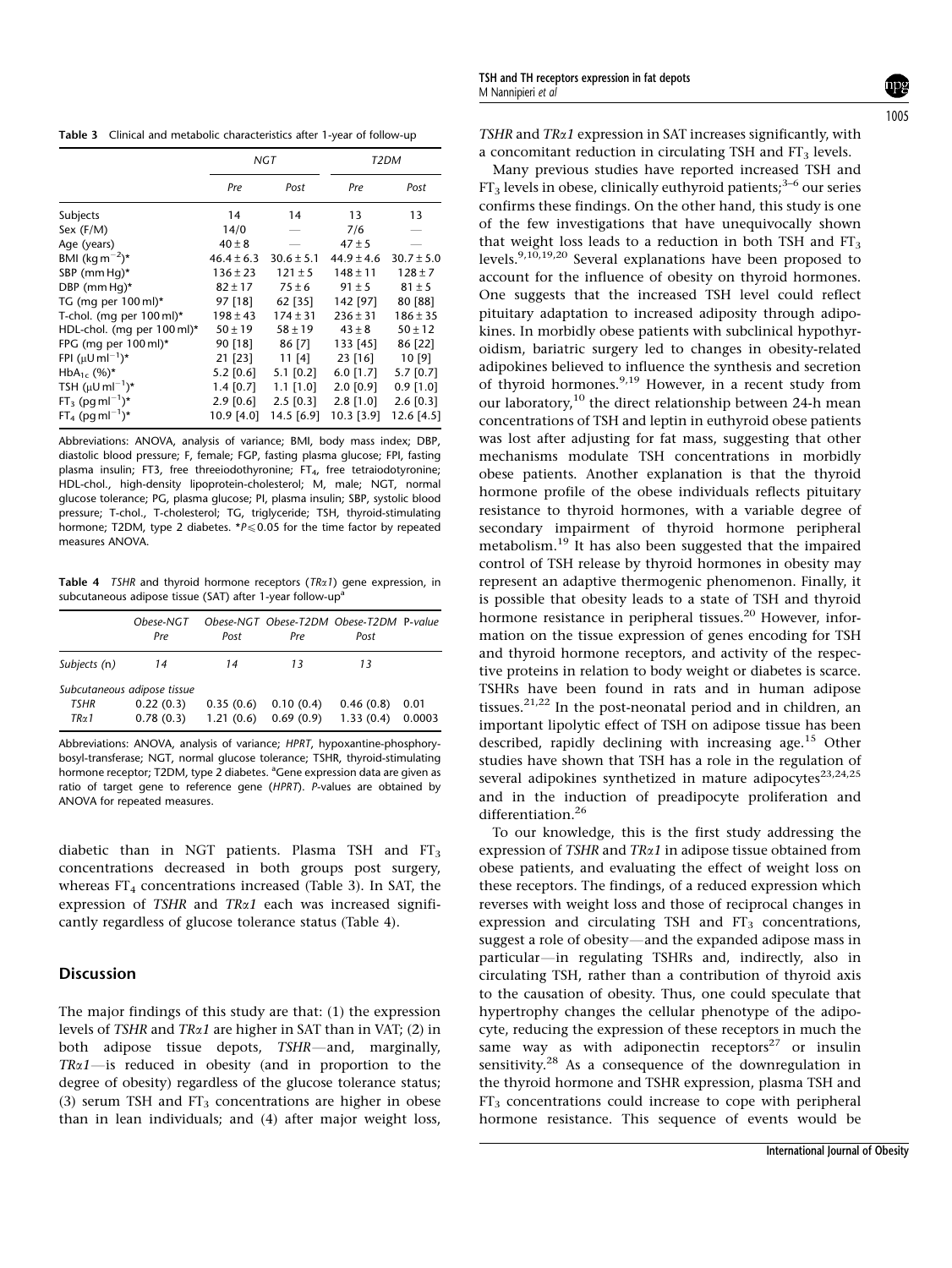reversed by weight loss, which restores the size and function of mature adipocytes. Unfortunately, we could not obtain functional data on the activity of these receptors before and after surgery in adipose tissue, which would support this hypothesis. Further studies determining peripheral indices of thyroid function (thyroid hormone metabolites, deoidinase activity and iodine intake) as well as receptor activity on adipose cells will be required to further characterize the clinical significance of increased TSH and low TSHR in morbidly obese patients.

It is of interest that, in our series the presence of diabetes had no effect on the thyroid hormone system independently of obesity. Although a low  $T_3$  syndrome has been reported in some patients with decompensated diabetes, $^{29}$  adipose tissue mass has not been taken into account. Our finding relates to relatively well-controlled diabetes, which essentially resolved with major weight loss.

In conclusion, in obese individuals, TSHR is less expressed than in lean individuals in the face of higher plasma TSH levels; both these changes are reversed after major weight loss.

## Conflict of interest

The authors declare no conflict of interest.

## Acknowledgements

This work was aided in part by a grant (PRIN prot. 2005067481) from the Italian Ministry of Research and Education.

## References

- 1 Davies TF, Andi T, Lin RY, Tomer Y, Latif R. Thyrotropin receptorassociated diseases: from adenoma to Graves disease. J Clin Invest 2005; 115: 1972–1983.
- 2 Davies TF, Marians R, Latif R. The TSH receptor reveals itself. J Clin Invest 2002; 110: 161–164.
- 3 Knudsen N, Laurberg P, Rasmussen LB, Bülow I, Perrild H, Ovesen L et al. Small differences in thyroid function may be important for body mass index and the occurrence of obesity in the population. J Clin Endocrinol Metab 2005; 90: 4019–4024.
- 4 Nyrnes A, Jorde R, Sundsfjord J. Serum TSH is positively associated with BMI. Int J Obes 2006; 30: 100–105.
- 5 Michalaki MA, Vagenakis AG, Leonardou AS, Argentou MN, Habeos IG, Makri MG et al. Thyroid function in humans with morbid obesity. Thyroid 2006; 16: 73–78.
- 6 De Pergola D, Ciampolillo A, Paolotti S, Trerotoli P, Giorgino R. Free triiodothyronine and thyroid stimulating hormone are directly associated with waist circumference, independently of insulin resistance, metabolic parameters and blood pressure in overweight and obese women. Clin Endocrinol 2007; 67: 265–269.
- 7 Manji N, Boelaert K, Sheppard MC, Holder RL, Gough SC, Franklyn JA. Lack of association between serum TSH or free T4 and body mass index in euthyroid subjects. Clin Endocrinol 2006; 64: 125–128.
- 8 Kok P, Roelfsema F, Langendonk JG, Frölich M, Burggraaf J, Meinders AE et al. High circulating thyrotropin levels in obese women are reduced after body weight loss induced by caloric restriction. J Clin Endocrinol Metab 2005; 90: 4659–4663.
- 10 Camastra S, Manco M, Frascerra S, Iaconelli A, Mingrone G, Ferrannini E. Daylong pituitary hormones in morbid obesity: effects of bariatric surgery. Int J Obes 2009; 33: 166–172.
- 11 Sorisky A, Bell A, Gagnon A. TSH receptor in adipose cells. Horm Metab Res 2000; 32: 468–474.
- 12 Bell A, Gagnon A, Grunder L, Parikh SJ, Smith TJ, Sorisky A. Functional TSH receptor in human abdominal preadipocytes and orbital fibroblasts. Am J Physiol Cell Physiol 2000; 279: C335–C340.
- 13 Schaffler A, Binart N, Schölmerich J, Büchler C. Hypothesis paper brain talks with fat–evidence for a hypothalamic-pituitaryadipose axis? Neuropeptides 2005; 39: 363–367.
- 14 Valyasevi RW, Harteneck DA, Dutton CM, Bahn RS. Stimulation of adipogenesis, peroxisome proliferator-activated receptorgamma (PPARgamma), and thyrotropin receptor by PPARgamma agonist in human orbital preadipocyte fibroblasts. J Clin Endocrinol Metab 2002; 87: 2352–2358.
- 15 Janson A, Karlsson FA, Micha-Johansson G, Bolme P, Brönnegård M, Marcus C. Effects of stimulatory and inhibitory thyrotropin receptor antibodies on lipolysis in infant adipocytes. J Clin Endocrinol Metab 1995; 80: 1712–1716.
- 16 The Expert Committee on the Diagnosis and Classification of Diabetes Mellitus. Report of the expert committee on the diagnosis and classification of diabetes mellitus. Diabetes Care 2002; 25: S5–S20.
- 17 Nannipieri M, Manganiello M, Pezzatini A, De Bellis A, Seghieri G, Ferrannini E. Polymorphisms in the hANP (human atrial natriuretic peptide) gene, albuminuria, and hypertension. Hypertension 2001; 37: 1416–1422.
- 18 Grohmann M, Sabin M, Holly J, Shield J, Crowne E, Stewart C. Characterization of differentiated subcutaneous and visceral adipose tissue from children: the influences of TNF-alpha and IGF-1. J Lipid Res 2005; 46: 93–103.
- 19 Krotkiewski M. Thyroid hormones in pathogenesis and treatment of obesity. Eur J Pharmacol 2002; 440: 85–98.
- 20 Reinehr T, Andler W. Thyroid hormones before and after weight loss in obesity. Arch Dis Child 2002; 87: 320–323.
- 21 Shimura H, Miyazaki A, Haraguchi K, Endo T, Onaya T. Analysis of differentiation-induced expression mechanisms of thyrotropin receptor gene in adipocytes. Mol Endocrinol 1998; 12: 1473–1486.
- 22 Endo T, Ohno M, Kotani S, Gunji K, Onaya T. Thyrotropin receptor in non-thyroid tissues. Biochem Biophys Res Commun 1993; 190: 774–779.
- 23 Antunes TT, Gagnon A, Chen B, Pacini F, Smith TJ, Sorisky A. Interleukin-6 release from human abdominal adipose cells is regulated by thyroid-stimulating hormone: effect of adipocyte differentiation and anatomic depot. Am J Physiol Endocrinol Metab 2006; 209: E1140–E1144.
- 24 Mendez C, Baldelli R, Camina JP, Escudero B, Peino R, Dieguez C et al. TSH stimulates leptin secretion by a direct effect on adipocytes. J Endocrinol 2003; 176: 7–12.
- 25 Marcus C, Ehren H, Bolme P, Arner P. Regulation of lipolysis during neonatal period. Importance of thyrotropin. J Clin Invest 1988; 82: 1793–1797.
- 26 Haraguchi K, Shimura H, Kawaguchi A, Ikeda M, Endo T, Onaya T. Effects of thyrotropin on the proliferation and differentiation of cultured rat preadipocytes. Thyroid 1999; 9: 613–619.
- 27 Nannipieri M, Bonotti A, Anselmino M, Cecchetti F, Mancini E, Baldi S et al. Pattern of expression of adiponectin receptors in human adipose tissue depots and its relation to the metabolic state. Int J Obes 2007; 31: 1843–1848.
- 28 Foley JE, Laursen AL, Sonne O, Gliemann J. Insulin binding and hexose transport in rat adipocytes. Relation to cell size. Diabetologia 1980; 19: 234–241.
- 29 Mouradian M, Abourizk N. Diabetes mellitus and thyroid disease. Diabetes Care 1983; 6: 512–520.

1006